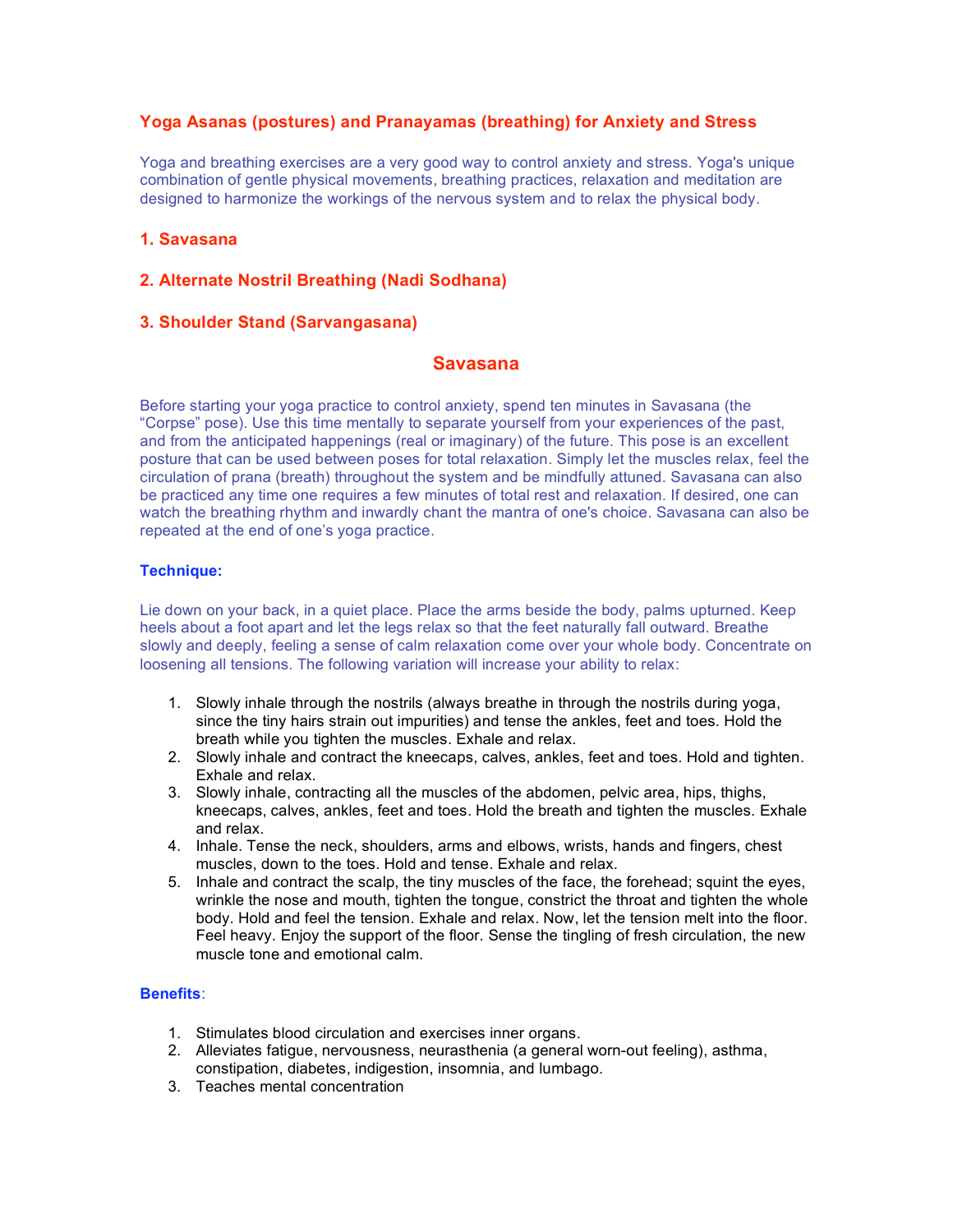Focus your awareness on the present moment only. If your attention strays during the practice (described by yogis as mental clutterness), quietly bring your mind back to this awareness. If your mind become flooded or won't stay quiet, try counting breaths or saying "out with negative energy" on the exhale and "in with calming energy" on the inhale.

# **Nadi Sodhana (Alternate Nostril Breathing)**

If you don't do anything else, this is a simple yoga breathing exercise that can be done virtually anywhere, anyplace. You will be glad you did. It is simply dynamic!

The name alternate nostril breathing is due to the fact that we alternate between the two nostrils when we do the breathing. Yogis believe that this exercise will clean and rejuvenate your vital channels of energy, thus the name nadi sodhana (purification of nadis or channels).

With this exercise, we breathe through only one nostril at a time. The logic behind this exercise is that normal breathing does alternate from one nostril to the other at various times during the day. In a healthy person the breath will alternate between nostrils about every two hours. Because most of us are not in optimum health, this time period varies considerably between people and further reduces our vitality. This exercise clears any blockage to air flow in the nostrils and reestablishes the natural nasal cycle.

## **Technique**



- 1. Close the right nostril with your right thumb and inhale through the left nostril. Do this to the count of four seconds.
- 2. Immediately close the left nostril with your right ring finger and little finger, and at the same time remove your thumb from the right nostril, and exhale through this nostril. Do this to the count of eight seconds. This completes a half round.
- 3. Inhale through the right nostril to the count of four seconds. Close the right nostril with your right thumb and exhale through the left nostril to the count of eight seconds. This completes one full round.

Start by doing three rounds, adding one per week until you are doing seven rounds.

Alternate nostril breathing should not be practiced if you have a cold or if your nasal passages are blocked in any way. Forced breathing through the nose may lead to complications. In pranayama, it is important to follow this rule: under no circumstances should anything be forced. If you use the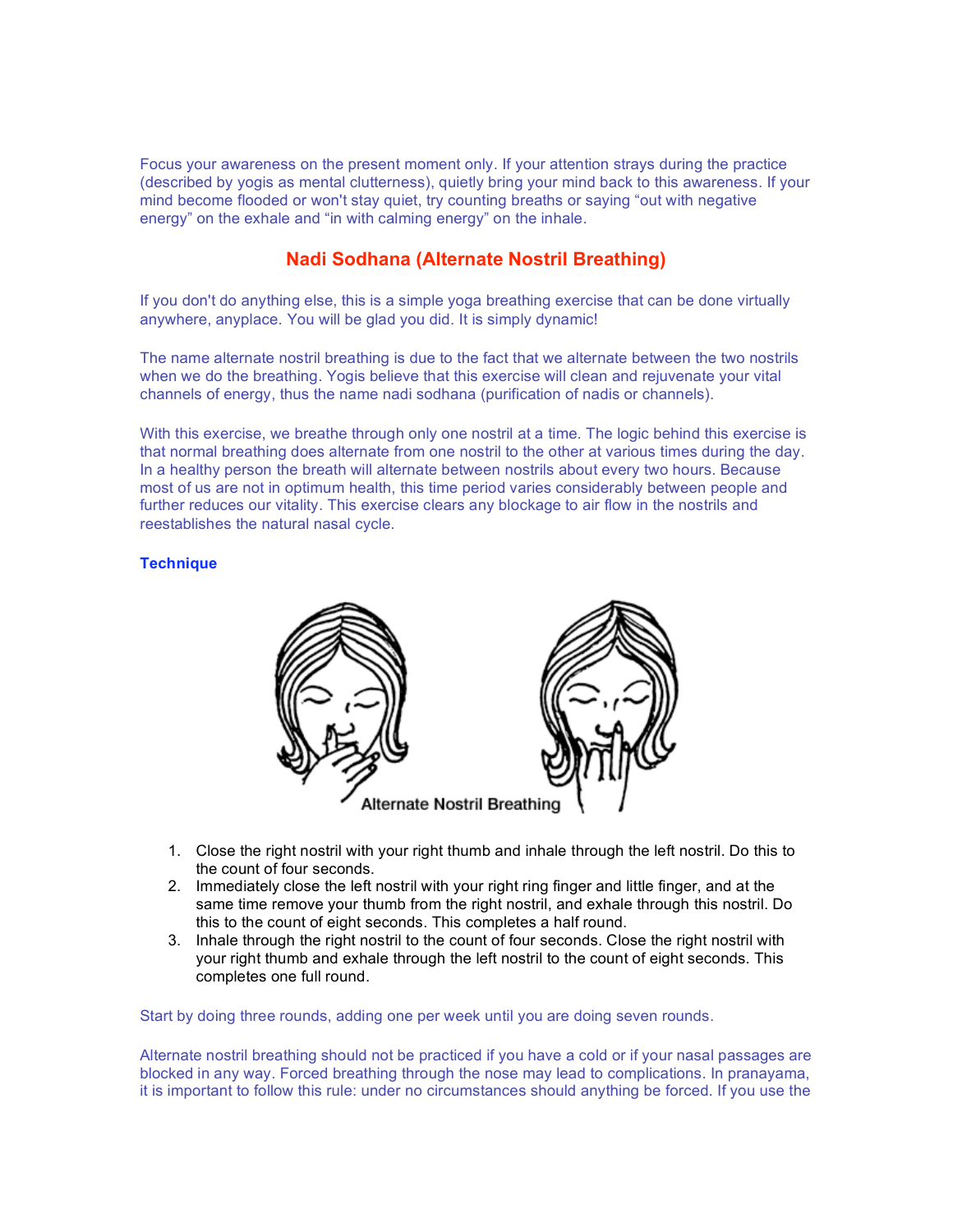nostrils for breath control they must be unobstructed. If they are not, you must practice throat breathing.

#### **Benefits:**

- 1. The exercise produces optimum function to both sides of the brain: that is optimum creativity and optimum logical verbal activity. This also creates a more balanced person, since both halves of the brain are functioning property.
- 2. The yogis consider this to be the best technique to calm the mind and the nervous system.

## **The Scientific Confirmation:**

Medical science has recently discovered the nasal cycle, something that was known by the yogis thousands of years ago. Scientists have recently found that we don't breathe equally with both nostrils, that one nostril is much easier to breathe through than the other at any particular time and that this alternates about every three hours. The yogis claim that the natural period is every two hours, but we must remember these studies were done on people who do not have an optimum health level.

Scientists also discovered that the nasal cycle corresponds with brain function. The electrical activity of the brain was found to be greater on the side opposite the less congested nostril. The right side of the brain controls creative activity, while the left side controls logical verbal activity. The research showed that when the left nostril was less obstructed, the right side of the brain was predominant. Test subjects were indeed found to do better on creative tests. Similarly, when the right nostril was less obstructed, the left side of the brain was predominant. Test subjects did better on verbal skills.

# **The Shoulder Stand (Sarvangasana)**

#### **Technique**

- 1. Lie flat on your back. Inhale deeply while raising your legs and spine until the toes point to the ceiling. Flex your toes (the "Barbie Doll" foot position).
- 2. The body rests on the shoulders with very little pressure on the back of the neck. The body is supported by the hands, which are placed on the center of the spine between the waist and the shoulder blades. Keep your spine and legs straight.
- 3. Breathe slowly and deeply with the abdomen and concentrate on the thyroid gland. On a male, the thyroid gland is located behind the Adams apple. For women, it is located in the same area which is a few inches above the sternal notch (hollow of the neck where the neck joins the rest of the body.) or approximately half way up the neck from the sternal notch. Stay in this position for about two minutes.
- 4. To come out of this posture, just bend your knees, curve your back and slowly return to lying on the floor while exhaling. First bend your knees, put your palms on the floor, then curving the spine, gradually unfold it the way one unrolls a carpet. When your entire back touches the floor, straighten the knees, take a deep breath and slowly lower your legs to the ground while breathing out.

The Sanskrit name for this posture, sarvangasana, means 'all the body.' Retain this position for fifteen seconds to six minutes, adding fifteen seconds per week.